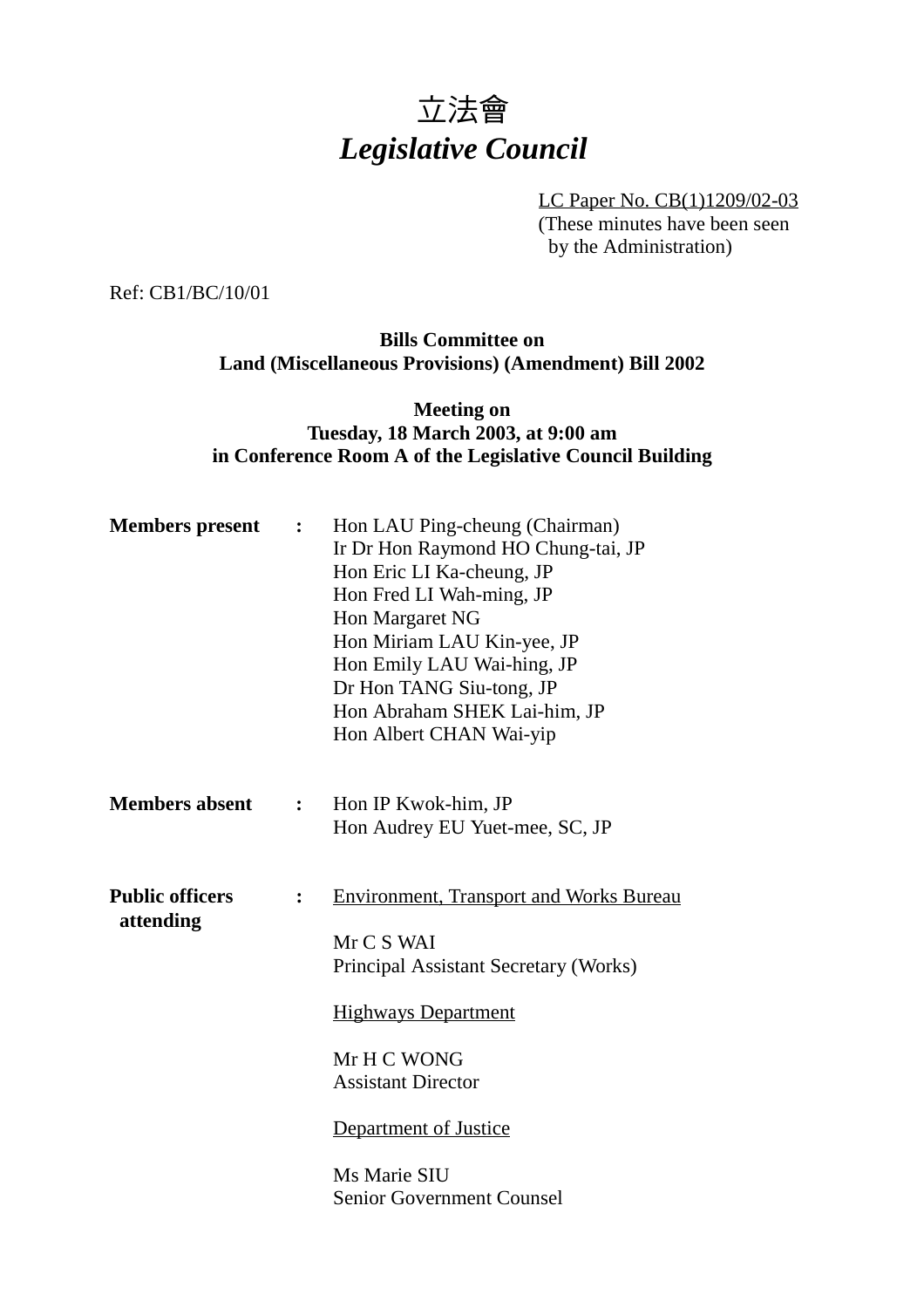| <b>Clerk in attendance : Mr Andy LAU</b> |              | Chief Assistant Secretary (1) 2                                     |
|------------------------------------------|--------------|---------------------------------------------------------------------|
| <b>Staff in attendance</b>               | $\mathbf{L}$ | <b>Mr Watson CHAN</b><br>Head, Research & Library Services Division |
|                                          |              | <b>Miss Kitty CHENG</b><br>Assistant Legal Adviser 5                |
|                                          |              | Miss Augusta HO<br><b>Research Officer 4</b>                        |
|                                          |              | Ms Queenie YU<br>Senior Assistant Secretary (1)6                    |
| Action                                   |              | Confirmation of minutes of meeting                                  |

| <b>Confirmation of minutes of meeting</b> |                                                   |
|-------------------------------------------|---------------------------------------------------|
| (LC Paper No. $CB(1)1084/02-03$ )         | - Minutes of meeting held on                      |
|                                           | 13 February 2003; and                             |
| LC Paper No. $CB(1)1095/02-03$            | - Minutes of meeting held on<br>25 February 2003) |

The minutes of meetings held on 13 February and 25 February 2003 were confirmed.

| $\mathbf H$ | <b>Meeting with the Administration</b> |                                       |  |
|-------------|----------------------------------------|---------------------------------------|--|
|             | (LC Paper No. $CB(1)1096/02-03(01)$    | - Information note provided by        |  |
|             |                                        | Research and Library Services         |  |
|             |                                        | Division on "Research on the          |  |
|             |                                        | Methodology for the Calculation       |  |
|             |                                        | of Economic Costs Relating to         |  |
|             |                                        | <b>Excavation Works on Pedestrian</b> |  |
|             |                                        | Ways";                                |  |
|             | LC Paper No. $CB(1)1096/02-03(02)$     | - Submission from<br>Hutchison        |  |
|             |                                        | Global<br>Communications              |  |
|             |                                        | Limited;                              |  |
|             | LC Paper No. $CB(1)1135/02-03(01)$     | - Submission from the Hongkong        |  |
|             |                                        | Electric Co Ltd;                      |  |
|             | LC Paper No. CB(1)1135/02-03(02)       | - Submission from CLP Power           |  |
|             |                                        | Hong Kong Limited;                    |  |
|             | LC Paper No. $CB(1)1135/02-03(03)$     | - Submission from Wharf New           |  |
|             |                                        | T&T                                   |  |
|             | LC Paper No. $CB(1)1135/02-03(04)$     | Submission from Hong Kong<br>$\equiv$ |  |
|             |                                        | Cable Television Ltd.;                |  |
|             | LC Paper No. $CB(1)1135/02-03(05)$     | Submission<br>from<br><b>PCCW</b>     |  |
|             |                                        | Limited;                              |  |
|             |                                        |                                       |  |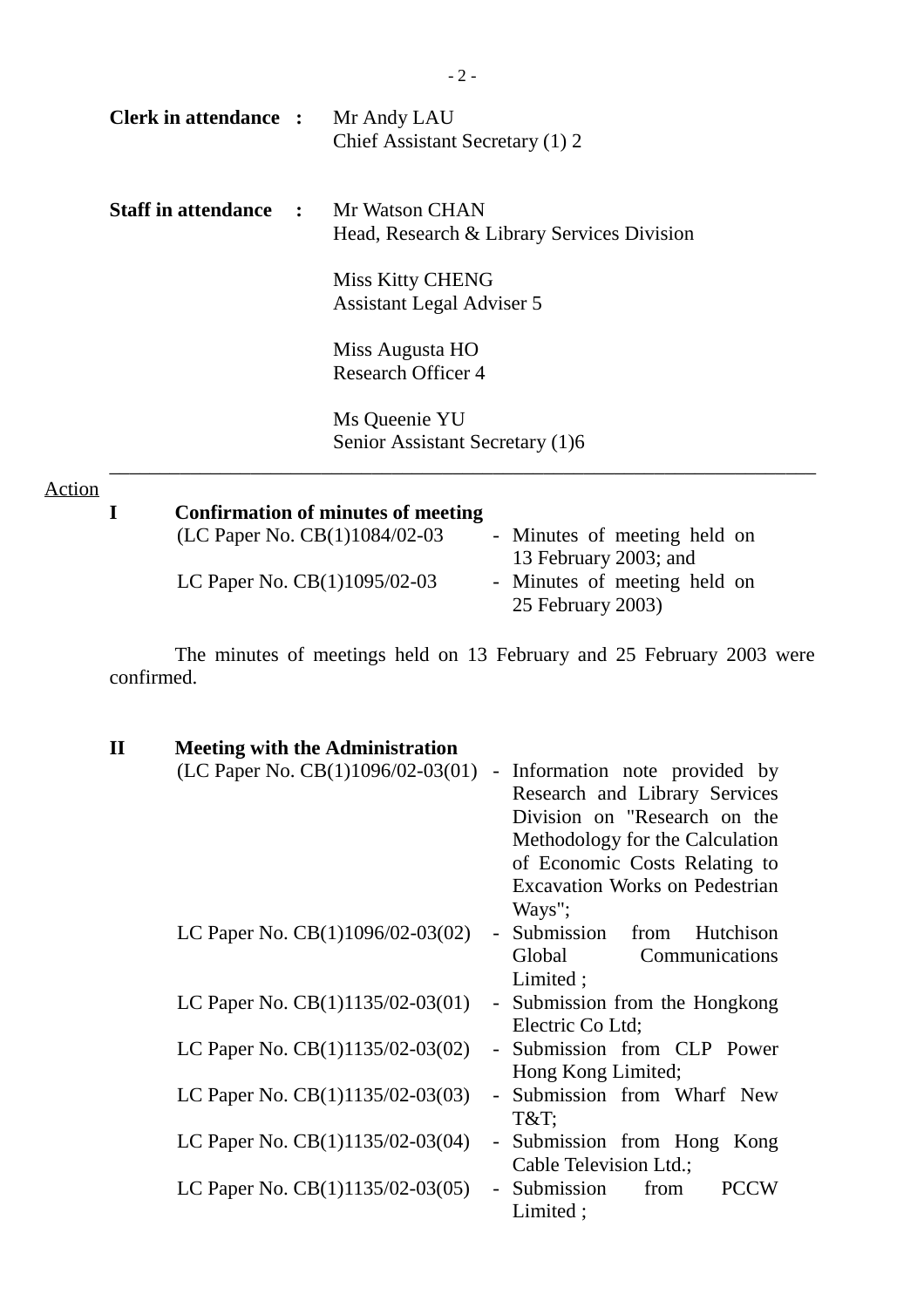| LC Paper No. $CB(1)1096/02-03(03)$ | - Information paper provided by<br>the Administration in response<br>to issues raised at the meeting<br>on 25.2.2003; |
|------------------------------------|-----------------------------------------------------------------------------------------------------------------------|
| LC Paper No. CB(1)1083/02-03       | - Visit report prepared by the<br>Legislative Council Secretariat;                                                    |
| LC Paper No. CB(3)541/01-02        | - The Bill; and                                                                                                       |
| Annex 1 to LC Paper                | No. - Committee Stage amendments                                                                                      |
| $CB(1)856/02-03(01)$               | to the Bill as at 10 February                                                                                         |
|                                    | 2003)                                                                                                                 |

2. The Bills Committee deliberated (index of proceedings attached at **Annex A**).

3. The Bills Committee requested the Administration to provide further information on the following to facilitate their consideration of the Bill:

- (a) To provide a progress update on the excavation works behind Regal Hong Kong; and
- (b) To advise whether a member of the Review Panel/Review Board who intentionally concealed the fact that he had an interest in a particular subject under review would constitute an offence in law.

(*Post-meeting note*: The information provided by the Administration was issued to members vide LC Paper No. CB(1)1205/02-03 on 27 March 2003.)

### **III Any other business**

4. The Bills Committee agreed that the next meeting of the Bills Committee would be held on Tuesday, 1 April 2003, at 9:00 am. Another Bills Committee meeting was scheduled for 7 April 2003 (Monday), at 9:00 am.

5. There being no other business, the meeting ended at 10:35 am.

Council Business Division 1 Legislative Council Secretariat 28 March 2003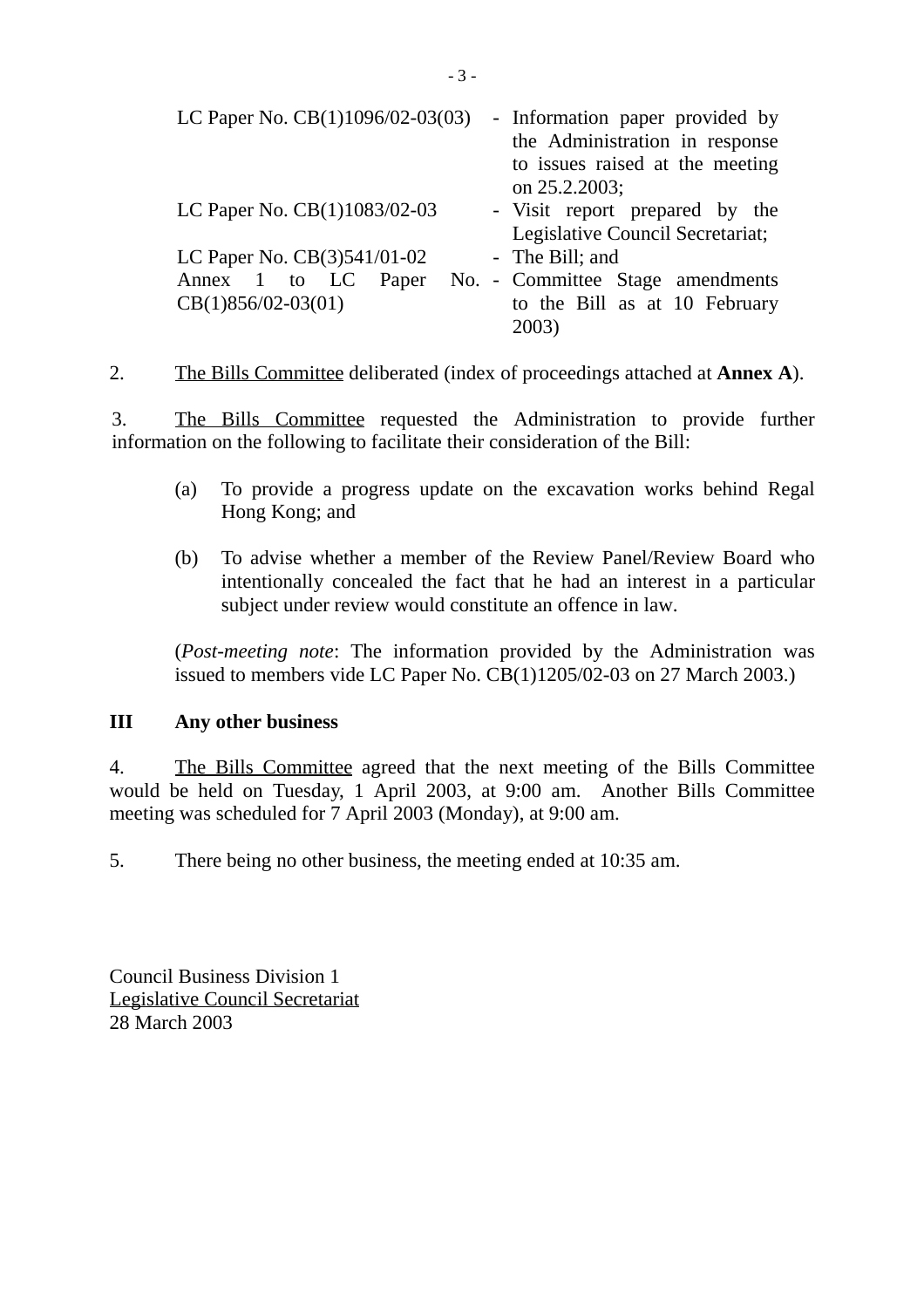## **Proceedings of the meeting of the Bills Committee on Land (Miscellaneous Provisions) (Amendment) Bill 2002 Tuesday, 18 March 2003, at 9:00 am in Conference Room A of the Legislative Council Building**

| <b>Time</b>   | <b>Speaker</b>                                      | Subject(s)                                                                         | <b>Action</b>            |  |  |  |
|---------------|-----------------------------------------------------|------------------------------------------------------------------------------------|--------------------------|--|--|--|
| <b>Marker</b> |                                                     |                                                                                    | required                 |  |  |  |
|               |                                                     |                                                                                    |                          |  |  |  |
|               | Agenda Item I - Confirmation of minutes of meetings |                                                                                    |                          |  |  |  |
| 000000-000059 | Chairman                                            | - Confirmation of minutes of meetings                                              |                          |  |  |  |
|               |                                                     | held on 13 and 25 February 2003                                                    |                          |  |  |  |
|               | Agenda Item II - Meeting with the Administration    |                                                                                    |                          |  |  |  |
| 000100-000638 | Chairman<br>H(RL)                                   | - Briefing on the information note on<br>"Research on the Methodology for the      |                          |  |  |  |
|               | Admin                                               | <b>Calculation of Economic Costs Relating</b>                                      |                          |  |  |  |
|               | Ms Miriam LAU                                       | to Excavation Works on Pedestrian                                                  |                          |  |  |  |
|               |                                                     | Ways" by the Head of Research and                                                  |                          |  |  |  |
|               |                                                     | <b>Library Services Division</b>                                                   |                          |  |  |  |
|               |                                                     | - Measures to mitigate economic loss of                                            |                          |  |  |  |
|               |                                                     | shop operators due to excavation works                                             |                          |  |  |  |
|               |                                                     | on pedestrian ways by making reference                                             |                          |  |  |  |
|               |                                                     | to practices adopted in overseas places                                            |                          |  |  |  |
| 000639-001523 | Chairman                                            | - Submissions from utility undertakers                                             |                          |  |  |  |
|               | Ms Emily LAU<br>Admin                               | (UUs) and the Admin's response<br>- Incentive<br>measures<br>to<br>encourage       |                          |  |  |  |
|               | Ir Dr Raymond HO                                    | timely/early completion of works on                                                |                          |  |  |  |
|               | Dr TANG Siu-tong                                    | pedestrian ways by UUs and contractors                                             |                          |  |  |  |
|               | Ms Emily LAU                                        | and impact of delay of works on                                                    |                          |  |  |  |
|               |                                                     | pedestrians and shop operators                                                     |                          |  |  |  |
| 001524-003736 | Chairman                                            | - Report of the visit to road excavation                                           | Admin to provide the     |  |  |  |
|               | Ms Emily LAU                                        | sites on 22 February 2003 and follow-                                              | information<br>as<br>per |  |  |  |
|               | Ms Miriam LAU                                       | up actions taken by the Admin                                                      | paragraph $3(a)$         |  |  |  |
|               | Admin                                               | - Proposed definition of "competent                                                |                          |  |  |  |
| 003737-005102 | Chairman                                            | person" under the new section $10 Q(5)$<br>- Briefing by the Admin on LC Paper No. |                          |  |  |  |
|               | Admin                                               | $CB(1)1096/02-03(03)$                                                              |                          |  |  |  |
|               | Ms Emily LAU                                        | - Composition and quorum of the Review                                             |                          |  |  |  |
|               | ALA5                                                | Board                                                                              |                          |  |  |  |
|               |                                                     | - Operation of the Review Board and                                                |                          |  |  |  |
|               |                                                     | consultation with the industry                                                     |                          |  |  |  |
| 005103-005523 | Ms Miriam LAU                                       | - Merit schemes to encourage contractors                                           |                          |  |  |  |
|               | Admin<br>Chairman                                   | and UUs for early completion of road<br>excavation works and Government's          |                          |  |  |  |
|               |                                                     | involvement in the schemes to ensure                                               |                          |  |  |  |
|               |                                                     | effectiveness                                                                      |                          |  |  |  |
| 005524-010231 | Chairman                                            | - Proposed procedures for declaration of                                           | Admin to provide the     |  |  |  |
|               | Admin                                               | interest by members of the Review                                                  | information<br>as<br>per |  |  |  |
|               | Ms Emily LAU                                        | Panel/Board in the Bill and practices                                              | paragraph $3(b)$         |  |  |  |
|               | ALA5                                                | adopted in other similar Review Boards                                             |                          |  |  |  |
|               |                                                     | - Legal responsibility of members of the                                           |                          |  |  |  |
|               |                                                     | Review Panel/Board for concealing                                                  |                          |  |  |  |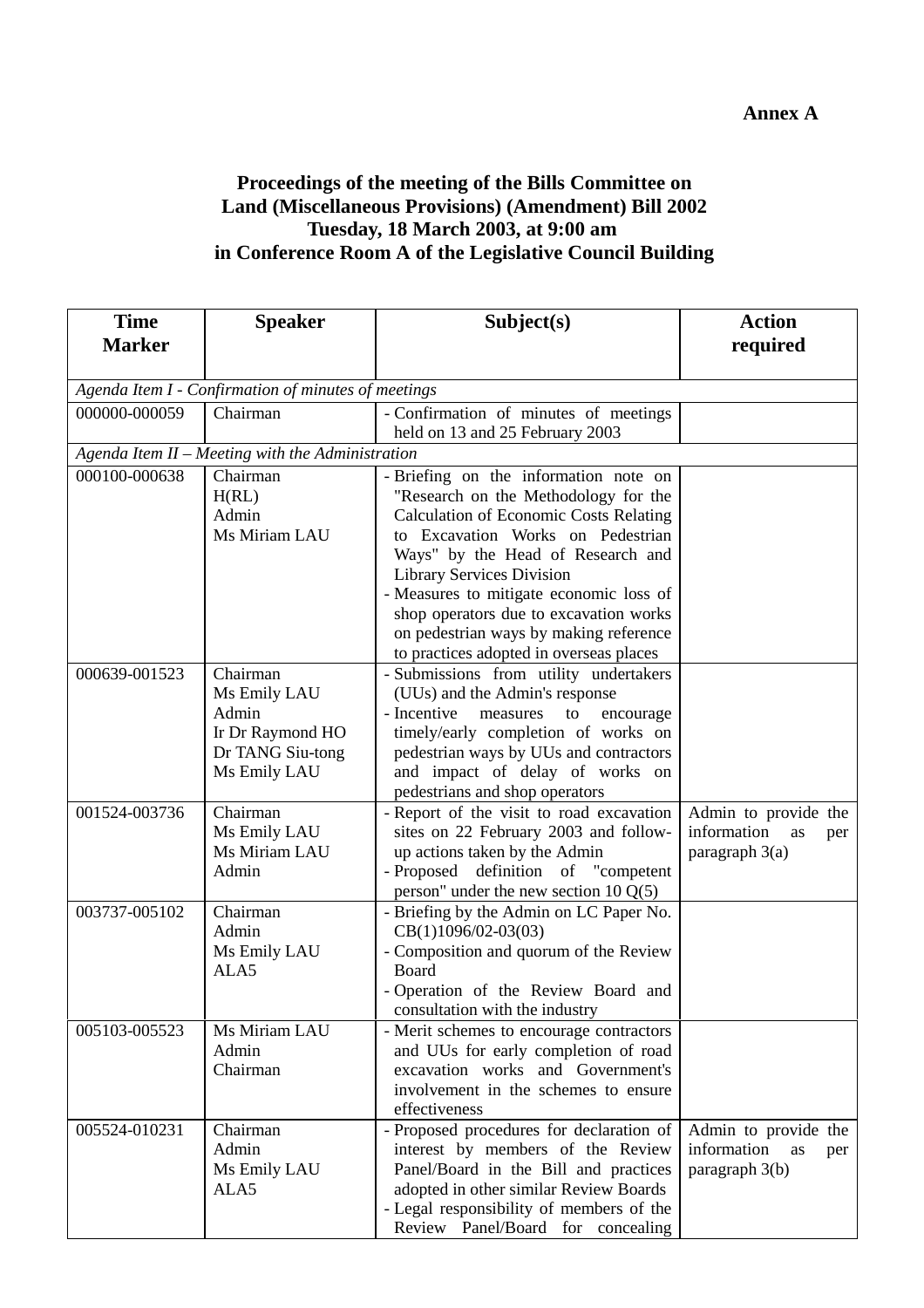| <b>Time</b>   | <b>Speaker</b>                                     | Subject(s)                                                                                                                                                                                                                                                                                                                                                                                                                                                                                                                                                                                                                                                                                                                                                                                                                                                                                        | <b>Action</b> |
|---------------|----------------------------------------------------|---------------------------------------------------------------------------------------------------------------------------------------------------------------------------------------------------------------------------------------------------------------------------------------------------------------------------------------------------------------------------------------------------------------------------------------------------------------------------------------------------------------------------------------------------------------------------------------------------------------------------------------------------------------------------------------------------------------------------------------------------------------------------------------------------------------------------------------------------------------------------------------------------|---------------|
| <b>Marker</b> |                                                    |                                                                                                                                                                                                                                                                                                                                                                                                                                                                                                                                                                                                                                                                                                                                                                                                                                                                                                   | required      |
|               |                                                    | their interest in a particular subject<br>under review<br>- Dissolution of the Review Board and<br>nomination of another person to the new                                                                                                                                                                                                                                                                                                                                                                                                                                                                                                                                                                                                                                                                                                                                                        |               |
| 010232-011040 | Chairman<br>Admin                                  | <b>Review Board</b><br>- Committee Stage amendments (CSAs)<br>to the new section 100 and 10P to<br>delete the terms "principal excavation<br>permit (EP)" or "principal emergency<br>$EP$ "<br>- Proposed CSAs to the new section 10Q<br>on "Provision of safety precautions and<br>support" as previously discussed by the<br><b>Bills Committee</b><br>- Proposed CSAs to the new section 18 to<br>specify the scope of application for<br>provisions relating to "No claim to lie<br>against the Government or Authority"<br>and to reflect the correct title of the<br>for<br>Secretary<br>the<br>Environment,<br><b>Transport and Works</b><br>- Proposed CSAs to the new section 18B<br>on "Appeals against decision" relating<br>to the refund of economic costs<br>- Proposed CSAs to include a new<br>section, 18C, on "Authority's power to<br>specify<br>time<br>limit<br>and<br>newly |               |
| 011041-012117 | Admin<br>Ms Miriam LAU<br>Chairman                 | constructed street"<br>- Proposed CSAs to<br>Schedule<br>the<br>regarding the designated authorities for<br>controlling and managing unleased<br>lands in urban areas and New Territories<br>except New Kowloon<br>- Proposed CSAs to the new section 3A<br>of the Land (Miscellaneous Provisions)<br>Regulations and Parts I, II and III of the<br>Schedule therein on fees relating to EPs<br>or emergency EP<br>determination<br>- Criteria for the<br>of<br>unleased land as strategic street or<br>sensitive street and consultation with<br>the industry<br>- Arrangement for the issue of emergency<br>EP and duration of Emergency EP                                                                                                                                                                                                                                                     |               |
| 012118-012743 | Admin<br>Ms Emily LAU<br>Chairman<br>Ms Miriam LAU | - Clause 10 on transitional provisions<br>- Consequential amendments to Land<br>(Miscellaneous Provisions) Regulations<br>under clause 11 to clause 14<br>- Consequential<br>amendments<br>to<br>Administrative<br>Appeals<br>Board<br>Ordinance (Cap.442) under clause 15<br>- Consequential amendments to Tsing Ma<br>Control Area (General) Regulation<br>(Cap.498 Sub.leg.) under clause 16                                                                                                                                                                                                                                                                                                                                                                                                                                                                                                   |               |